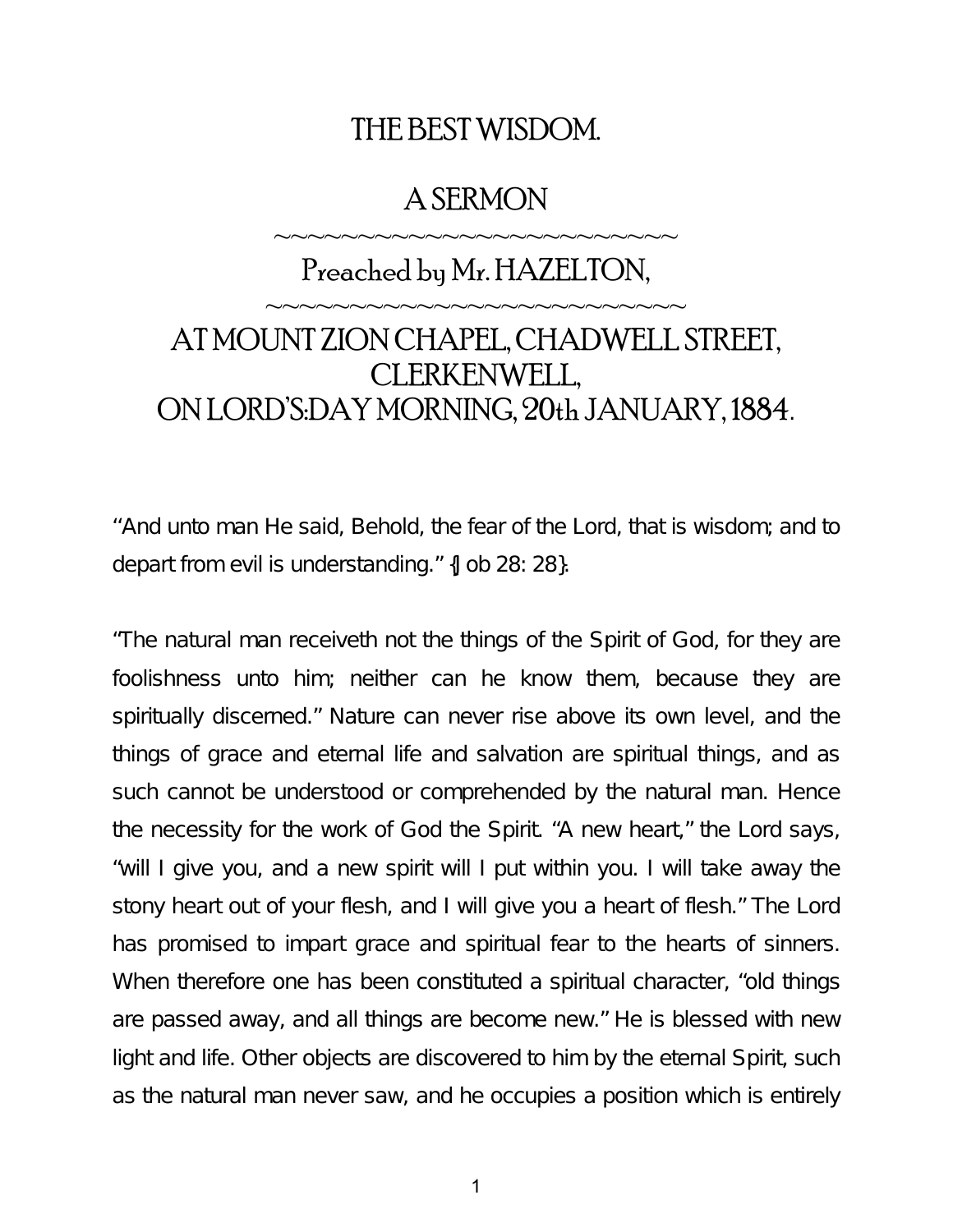spiritual. Hence the serious errors and mistakes which are made by natural persons concerning the character of God, His holy law, spiritual things, the covenant of grace, and the glorious gospel of the blessed God. There is a life in a spiritual man so mysterious that the natural man cannot comprehend him; for all that are in Christ Jesus are new creatures. Hence in this chapter out of which the text this morning is taken, we have a threefold view of wisdom. Job was led first to speak of natural knowledge or wisdom, and, secondly, of the wisdom of God in the operations of Divine Providence, and in the text of that wisdom which is from above, and which is inseparable from salvation. In the former part of the chapter he speaks of that natural knowledge and wisdom which miners have displayed. "Surely there is a vein for the silver, and a place for gold, where they fine it; iron is taken out of the earth, and brass is molten out of the stone." But if you will read the chapter at your leisure, you will perceive that Job here is speaking of the knowledge and wisdom displayed in going down into the bowels of the earth, and obtaining there from the hidden riches of nature. That wisdom, however, is not saving; for man may know much about the surface and interior of the earth, and yet be destitute of the one thing needful; and therefore a most important question is asked in the 12th verse: "But where shall wisdom be found, and where is the place of understanding? The depth saith, It is not in me, and the sea saith, It is not with me." Heavenly wisdom is a boon so precious and so great, "that it cannot be gotten for gold for it has often turned out that the richest men have been destitute of this grace. Wisdom is not a purchasable blessing for it cannot be obtained for gold and silver, neither is it to be acquired by human power, and it is so rich and great that it can never be merited ; and therefore, " Where shall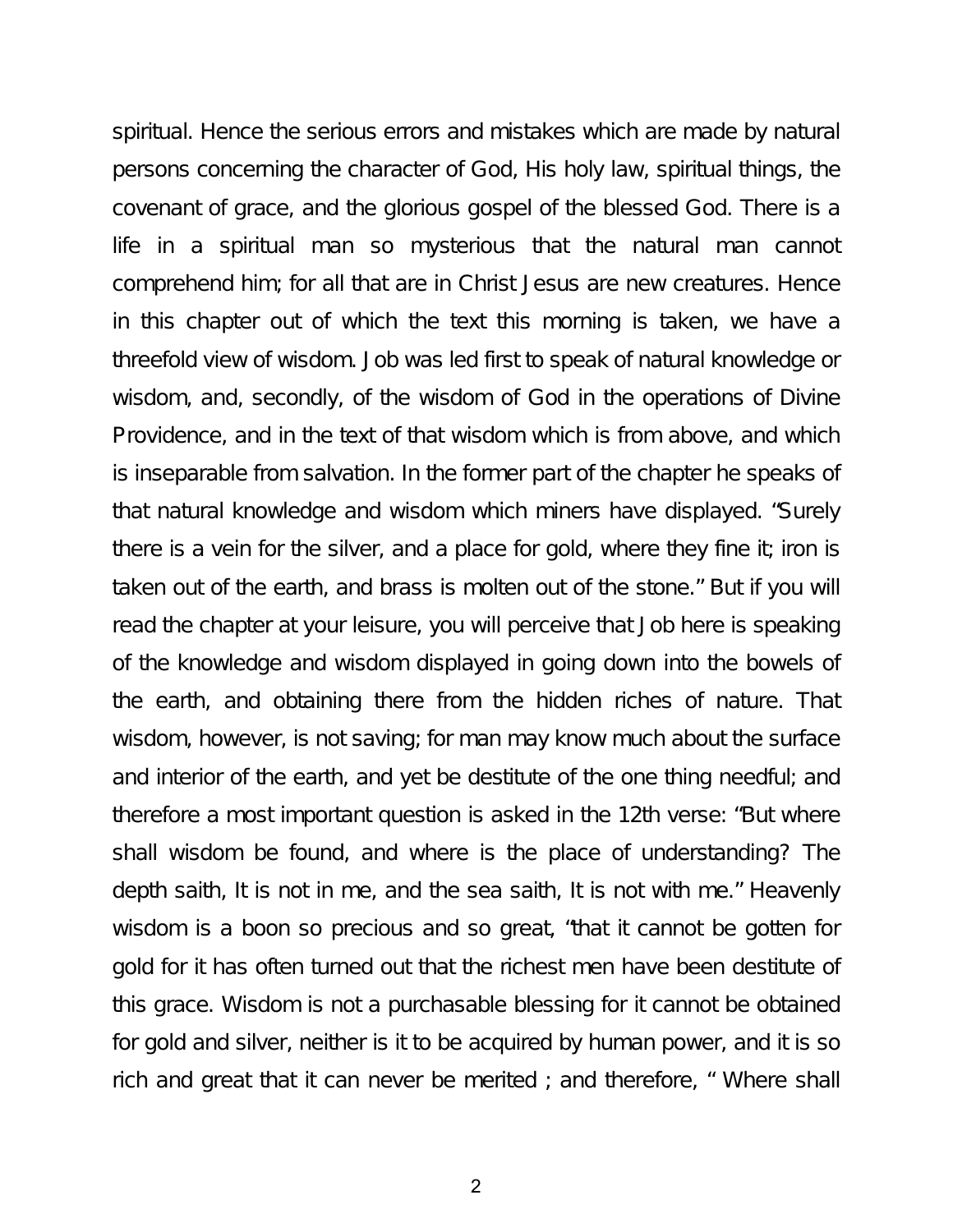wisdom be found, and where is the place of understanding?" Job, having contemplated the depth and the sea, soars as it were into the clouds, and says, "God understandeth the way thereof, and He knoweth the place thereof. For He looketh to the ends of the earth and seeth under the whole heaven; to make the weight for the winds; and He weigheth the waters by measure." Wonderful words, and very wonderful are the facts they indicate. The clouds hanging over our heads are filled, so to speak, with thousands of tons of water, and yet they are upheld by an unseen Hand, and when it is needed they pour their contents upon the earth by the will of an unseen Being. Surely we have got at the best wisdom now and it is unnecessary to rise higher! The visible clouds and the aerial heavens where God's greatness and wisdom are so conspicuous, surely teach us all the wisdom we need, and studying God in these wondrous operations must surely be the highest wisdom! No, "Unto man he saith, Behold the fear of the Lord, that is wisdom, and to depart from evil is understanding." The natural man, to repeat what I commenced with, knoweth not the things of the Spirit, because they are spiritually discerned. A person may soar to the clouds, and give us their dimensions and even the weight of water which they contain, and yet be ignorant of God, and have no knowledge of himself as a sinner, nor of the Way of Life, and no desire to be found therein. Therefore, He said unto man, "Behold the fear of the Lord that is wisdom."

"The Lord said unto man." Some have supposed that Job refers to Adam; that the Lord said unto him, when he was in a state of innocence, "The fear of the Lord, that is wisdom, and to depart from evil is understanding and thus gave him the law, which is holy, just and good. Is not this taking too limited a view of the verse? Should it be confined to the

3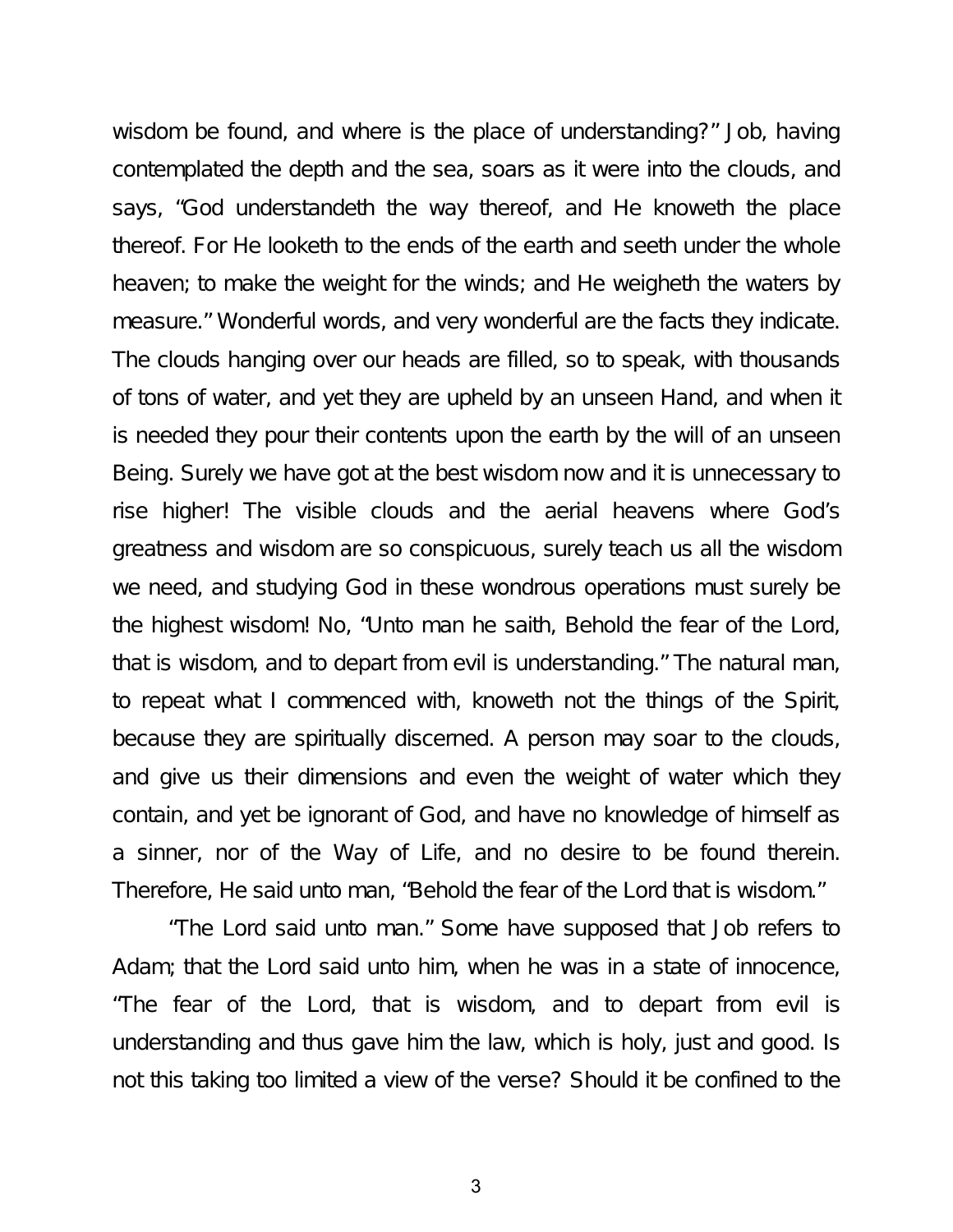first man? Does he not speak thus to every man, and if to every man, then to every descendant of Adam, "Behold the fear of the Lord that is wisdom,'' and therefore, he that is destitute of this fear has not begun to be wise; for "the fear of the Lord is the beginning of wisdom, a good understanding have all they that keep His commandments." I suppose those truths would be offensive to the minds of the learned, the philosophical and the intellectual, and hearing them from us they would contemptuously set us down as so many ignorant beings; but, Christian friends, I trust I am right in saying we know something about the importance and the nature of spiritual things. Let them sneer, contemn, and condemn and if permitted let them persecute, which may the Lord prevent, if it please Him. One thing is needful, and that through mercy we possess. Though the natural man knows us not, we know him; though he knows not the position we occupy, we know where he stands; and although he is a stranger to that experience with which we are blest, we are not altogether strangers to his spirit; for once, like him, we were dead in trespasses and sins.

Looking at our text this morning, I shall make a few observations upon certain points which lie upon its surface; but, having on recent occasions directed your attention to the nature and operations of the fear of God, I shall not now tarry on that point. "Unto man He saith, The fear of the Lord that is wisdom." I notice that the fear of the Lord is wisdom, because it invariably leads its possessors into a safe state. Surely the man that knows where to go to be safe for ever is a wise man, and not a fool. All that fear God are certainly wise unto salvation, and to be wise in this respect is to possess the richest and best wisdom under the heavens. The persons that are wise unto salvation may not know many other things ; indeed, there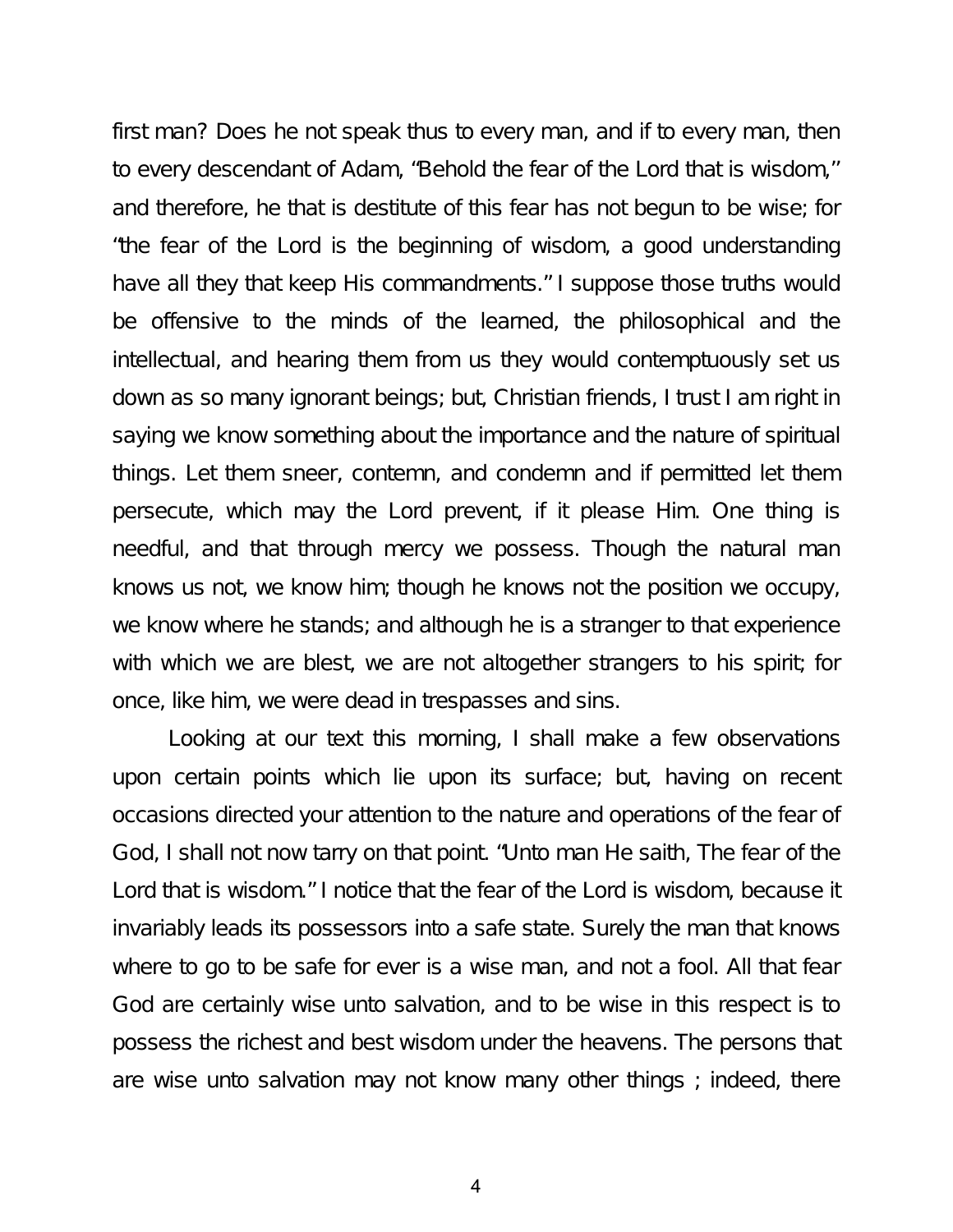have been thousands of God's dear people in the world wending their way to heaven, who have scarcely been able to read the letter of Divine truth. As for philosophy, they never knew the meaning of the word; as for philosophers, they never knew who or what they were; and as for science, they never understood or desired to understand it. The way of the Lord, however, is so plain, and straight, and clear, that a way-faring man, though a fool in other respects, shall not err therein. I may go to heaven without the slightest knowledge of scientific matters; but I cannot go there without the wisdom which cometh from above. Heaven is reached by many who never possessed great intellectual powers. One whose mind, indeed, actively considered is very feeble and limited in its operations, may yet be found in the way of life, and obtain heaven after all, but he can never reach those scenes of eternal bliss and glory unless he is blessed with light from the the throne of God and the Lamb; therefore "Unto man He saith, The fear of the Lord, that is wisdom." It is so because it always leads its possessor into a state of safety. Now do you know what it is, my dear friends, to hide yourself in the glorious person of the Mediator? There is safety there. "A prudent man foreseeth the evil, and hideth himself; but the simple pass on, and are punished." You remember the time when your eyes were first opened, and you discovered yourselves to be lost and ruined sinners, and saw no signs of safety anywhere. You looked upwards, and saw nothing but the anger and curse of God; you looked downwards, and saw nothing but hell and ruin; you looked behind and saw nothing but a life of sin, which rose up in judgment against you; and before you was nothing but a fearful looking for of judgment and fiery indignation. There was no safety anywhere. At length the Son of God, the glorious Mediator between God

5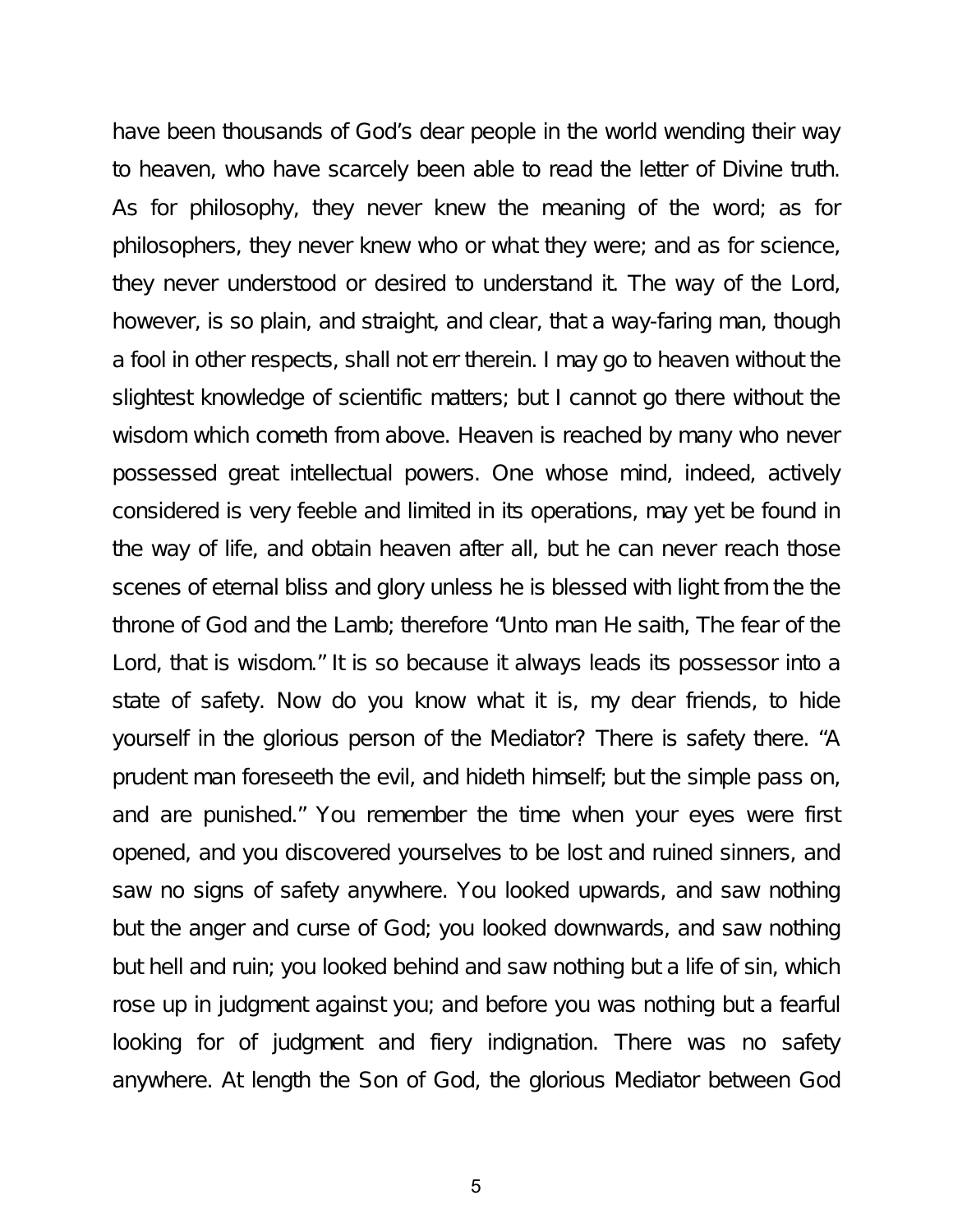and man, was discovered to you, and you were enabled to flee for refuge to the hope set before poor sinners; and if you did not flee to your own satisfaction, yet you did flee; and if you have not yet confidently entered into that hiding-place, yet you desire to be there; and let me again assure you that you are really in God's sight where and what you desire to be. If you desire with all your soul to be found in Jesus, you are in Him. God finds you there, Satan shall find you there, Justice shall find you there, death shall find you there, and the troubles and changes of life shall find you there. Well, this is your desire, and I am now speaking to the little ones; you desire to be "found in Him, not having your own righteousness which is of the law, but that which is through the faith of Christ, the righteousness which is of God by faith." Sink or swim, you feel you must abide here; and whether you be cursed or blessed, you must try to remain on this high and solemn, and sacred ground. If you perish, you are resolved to perish at the feet of the dear and blest Redeemer. Well, you are a wise man or woman; I cannot make you believe it, but the fear of God is before your eyes and in your hearts, and it has induced you to flee for refuge to the only hope set before you. You are safe from all danger. O that the Holy Ghost would apply the fact to your hearts and make it your own! You are safe in this rock, in this Christ, and under this shadow. If you are resting here, you are safe with regard to the past. Adam's imputed guilt is gone, and you are safe with regard to that. You are safe with regard to your own sins; they have been pardoned and forgiven. You are safe with regard to the future; for being in Christ, saints are as secure as angels in heaven, for there are no degrees of safety in the spiritual and gracious government of our God. Safe you will be to-morrow, whether you live or die, and safe you will be next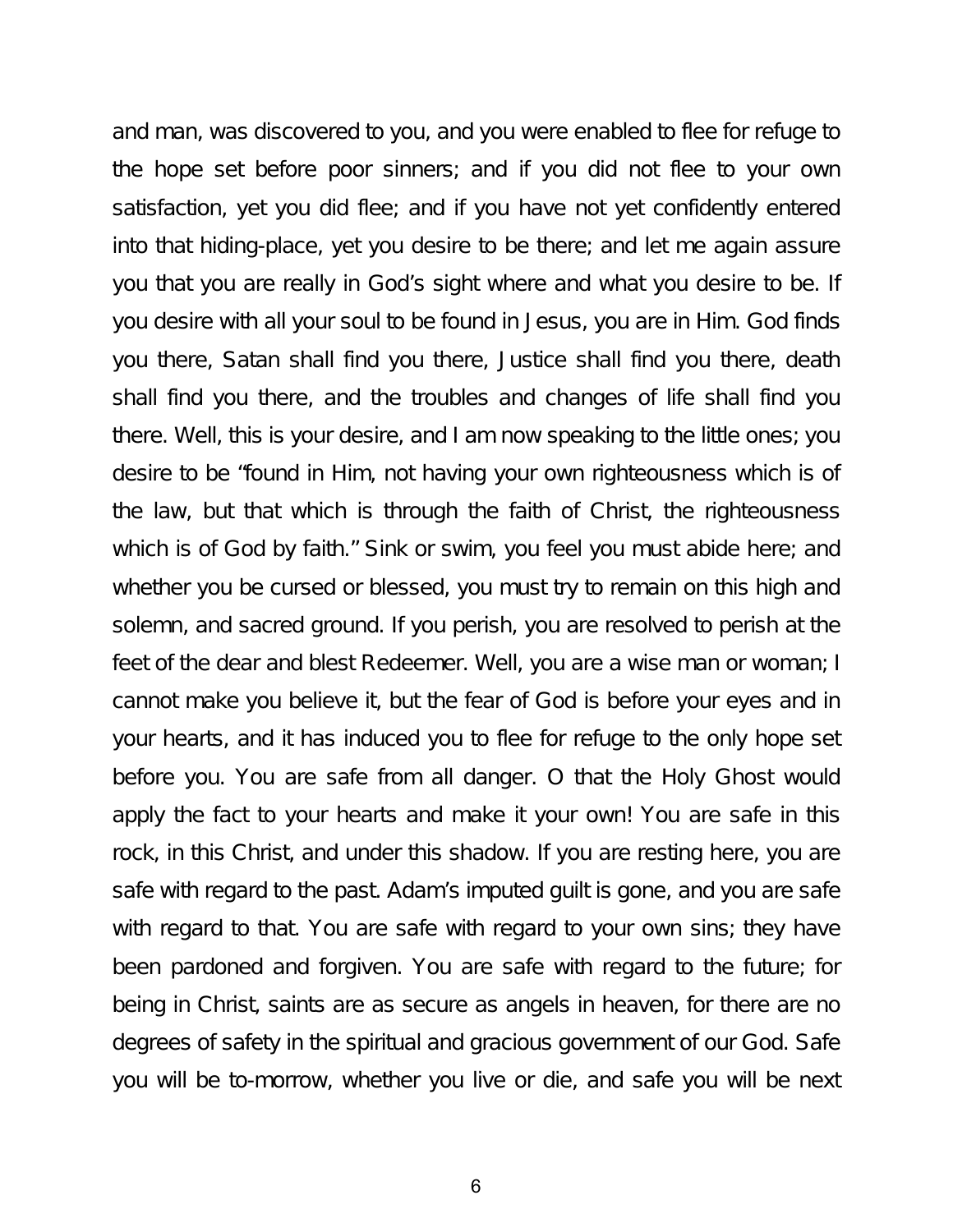year, whether you be in England or Australia, on the earth or in heaven. Safety is of the Lord; and you are with Him, and in Him; for the fear of God has induced you to flee for refuge to Jesus Christ, the sinner's hope and Friend. "Unto man He saith, The fear of the Lord that is wisdom;" for it leads its possessor to flee to the only hiding-place God has prepared for guilty, ruined sinners. Are the dangers visible, or invisible? (and the invisible are far more numerous than those that can be seen,) it matters not whether they be visible or invisible, near or distant, great or small, physical or spiritual,—

# "On Christ, the solid Rook, I stand, All other ground is sinking sand."

And there you are safe for heaven. Oh what a precious power then, is godly fear, if it leads its possessor to flee to this great hiding-place.

Such persons are said to be wise unto salvation. One word here, before I dismiss this point. Timothy was thus addressed by Paul: "From a child thou hast known the Holy Scriptures, which are able to make thee wise unto salvation." This most important fact is to some extent lost sight of in the day in which we live ; that the Scriptures, the Word of God, the revelation of heaven were never intended to teach man science, or philosophy, or politics, or astronomy, or any other branch of secular knowledge. They were designed by the God who gave the Word to teach men spiritual and eternal matters. The Holy Ghost comes not to teach men science, nor to instruct them in natural things, but to lead the mind into the things that relate to the kingdom of God, of Christ, and of heaven, things which cannot be learned at school, or acquired by nature's powers, and which are in all respects the simple and pure gift of God, the free outflow of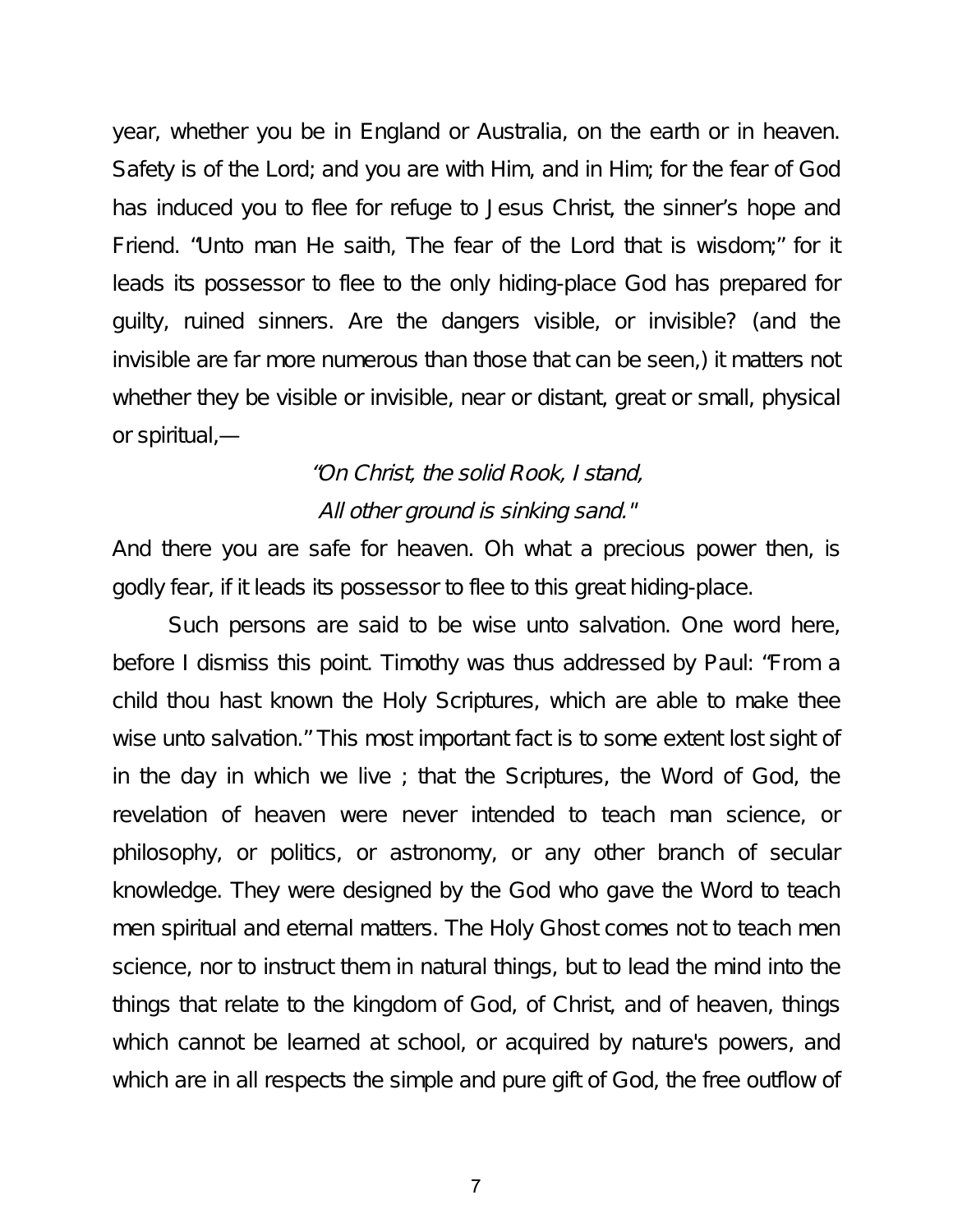His loving heart to His dear people. If you do not know even the meaning of the word science, yet you know Christ. If you do not know what philosophy is, yet you know the Lord, which is better; for you are wise unto salvation. As to politics, you may hardly know whether you are a Conservative or a Liberal, or anything else; but you are wise unto salvation. As to what party might be best in power, probably you do not know, and do not trouble yourself concerning the question; but you love the House of God, you hold converse with the God of heaven, Christ and you are one, and you shall one day see His face,

### "And never, never sin, And from the rivers of His grace, Drink endless pleasures in."

Oh you are wiser than the most intellectual natural man that ever lived. You might have all the knowledge of Newton, and all the poetry of Milton, and all the powers of the great and learned,—and let me speak it with reverence and solemnity,—be lost at last. But you have the fear of God in your heart, you have been made wise unto salvation ; for you know yourselves as guilty sinners, lost and ruined, and you know you are interested in the Saviour; and this is the wisdom which cometh down from above, even the fear of the Lord. Now these wise persons commit their all into the hands of Christ, and Paul was wise in this respect, and some of my hearers possess a measure of the same wisdom. "I know,'' said that great man, "whom I have believed, and that He is able to keep that which I have committed unto Him against that day." And what had Paul committed unto Him, but his everlasting all? He felt that he could not keep, save, exalt, protect or preserve himself, and that was a feeling which arose from that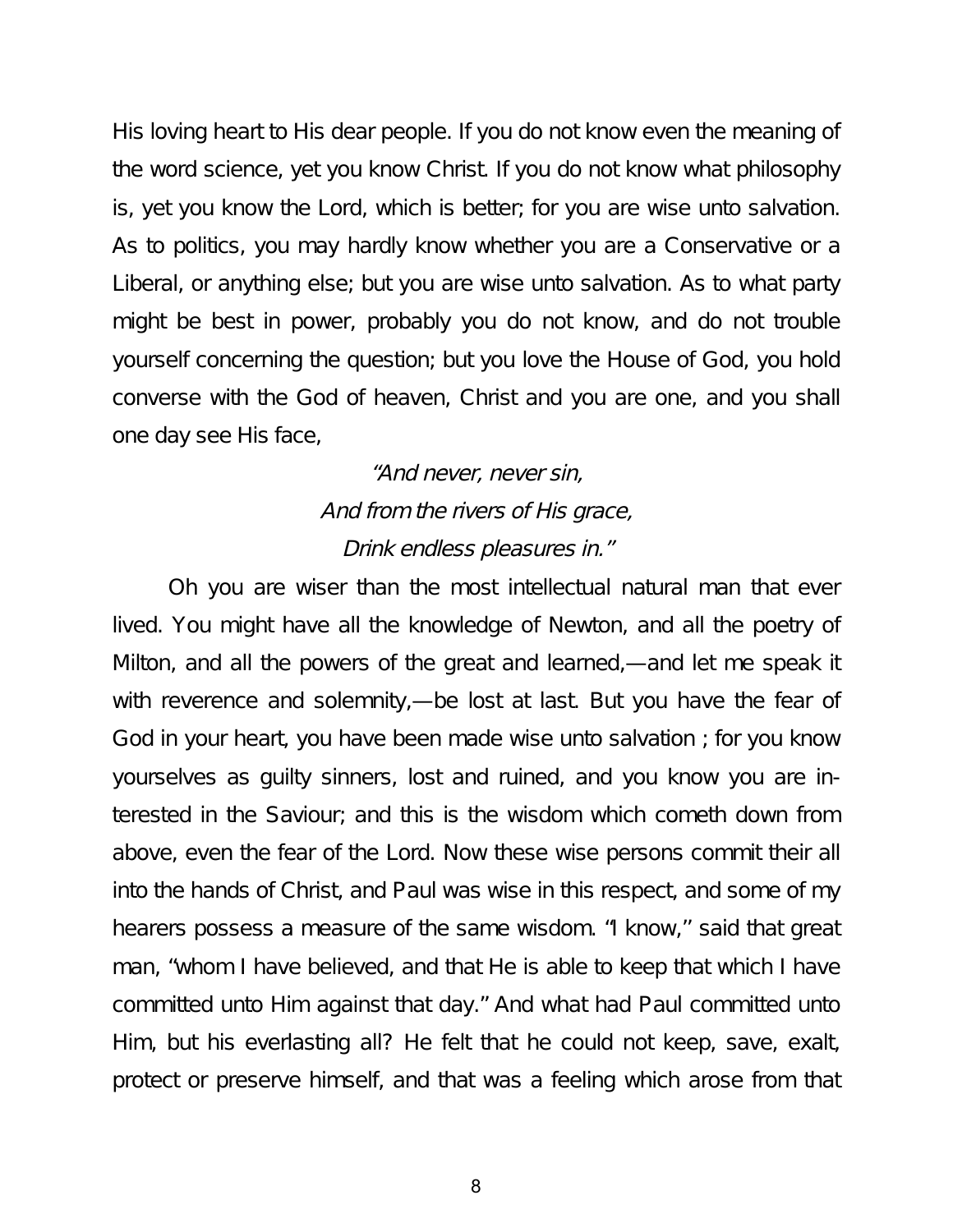heavenly wisdom, which sprang from the fear of God in his heart. He feared God, and that fact made him wise, and his wisdom induced him to gather together all that was dear to himself, both mortal and immortal, his body and soul, for life and for death, and he went to Jesus and committed all into His hands. If you and I have been led to commit our immortal souls into the hands of this risen and reigning Saviour, we are as safe as Paul was, and may say with him, "I know whom I have believed;" not ''in whom but "I know whom I have believed and I am calm and serene because His hands are strong to keep what I have put into them, His character is untarnished and untarnishable, and because He was never known to fail. I have such a knowledge of that dear Friend unto whom I have committed my all, that,

### "My steady soul shall fear no more Than solid rooks when billows roar."

Oh am I safe in Jesus? Is it a fact that I am in this great hiding-place, under the shadow of this blessed Rock? Yes, the fear of God has made me wise to run away from myself, to leave the world behind, and to commit my all to the great and glorious Son of God. To creep beneath the wings of Jehovah, is the part of wisdom. "He that dwelleth in the secret place of the Most High, shall abide under the shadow of the Almighty." "Under His wings shalt thou trust." I do not mind whether take you "wings" there to indicate those of the cherubim on the mercy-seat, or the wings of a fowl. We are not hiding under the wings of an army, and not under the wings of the cherubim merely; but under the perfections, and purposes, and providence of the Lord our God.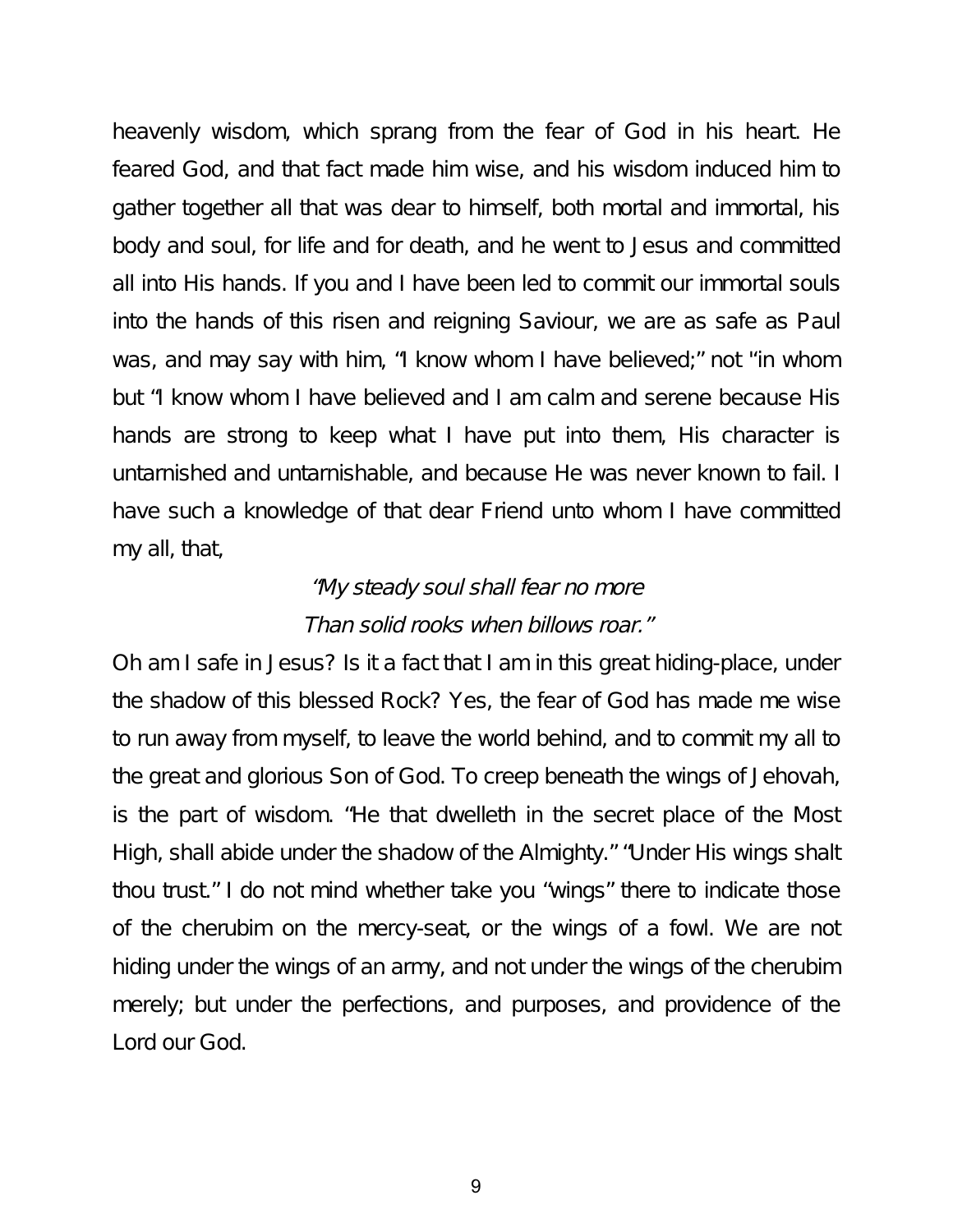"Just as <sup>a</sup> lion protects her brood From birds of prey, which seek their blood, Under her feathers, so the Lord Makes His own arm His people's guard."

London people, or perhaps, many of them, are not well acquainted with the habits of fowls; but if a kite or a hawk appears over the brood the hen calls in a very peculiar manner, and the young ones at once run towards her. She sees the danger, and calls them, and they run and creep beneath her wings, and are all concealed there. Our God sees our danger, and speaks to us in a peculiar manner in His invitations and His promises; and having implanted godly fear in our hearts, and so caused us to hate sin, and to distrust ourselves; when He calls, we run and creep beneath the wings of His power, providence, and grace. The fear of the Lord leads us to Him, and the wisdom that springs out of that fear leads us to creep beneath His shadow. This proceeding on the part of the brood is not forced, but quite natural; and it is not forced work on the part of the sinner that he flies to God for refuge.

> "I can but perish if <sup>I</sup> go, I am resolved to try; For if <sup>I</sup> stay away, <sup>I</sup> know I must for ever die.

"But if <sup>I</sup> die, with mercy sought, When <sup>I</sup> the King have tried, That were to die—delightful thought! As sinner never died."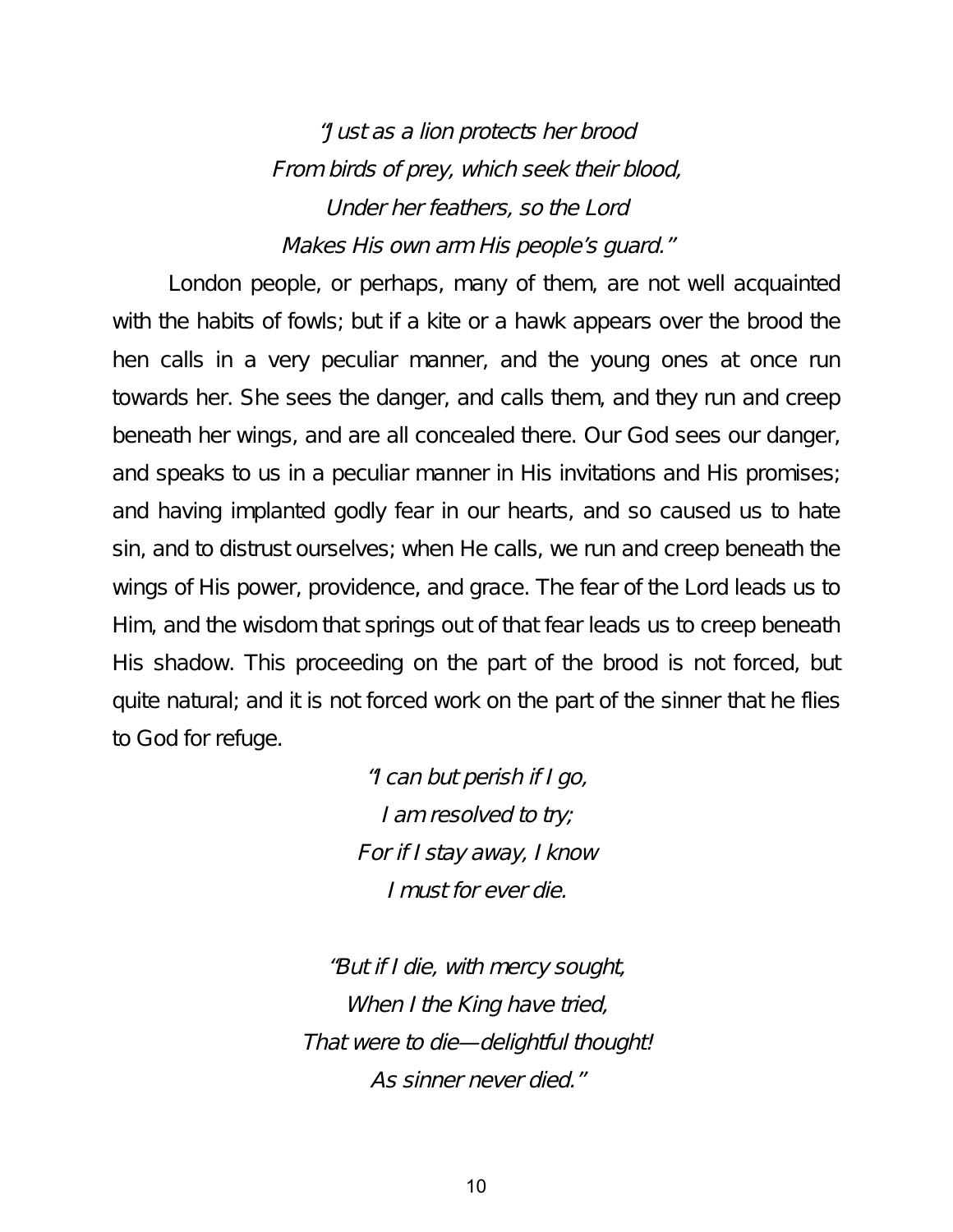Therefore, O God, I am come to put my trust under the shadow of Thy wings. "The fear of the Lord, that is wisdom; and to depart from evil is understanding." Now such persons can never be lost; and the principle of godly fear in the heart can never be destroyed. "I will put my fear into their hearts, and they shall not depart from Me and my fear will bring them from the world, and from sin, and from themselves into My presence, and induce them to hide under My shadow, and they shall there abide. I remember when I was sixteen years of age, and joined the church, a number of persons who were employed on the same premises, partly owing perhaps to the fact that I was a mere boy, sneered very much, especially when it became known that I had been baptized. I had many doubts and fears respecting the future, and I think I did most earnestly and fervently pray that God would keep me, and never permit me to bring a blot or reproach upon His holy cause.

#### "I have been upheld till now, Who could hold me up but Thou?"

The fear of the Lord never leaves its possessor to trust in himself; but it induces him to come out of self, and enter into this place of safety. This is all I have time to say on this point. The fear of the Lord is wisdom, because is leads into the place of divine safety.

In the second place, it is wisdom because it leads its possessor into peace—not only into safety, but into peace. Is it a blessing to know God? That person, whoever he may be, and whatever he may know, is a stranger to safety and peace, who is ignorant of Him. "There is no peace, saith my God, to the wicked." Let me be in the dark concerning God, and I am not safe or tranquil, or secure; but if I know God, and the relation in which I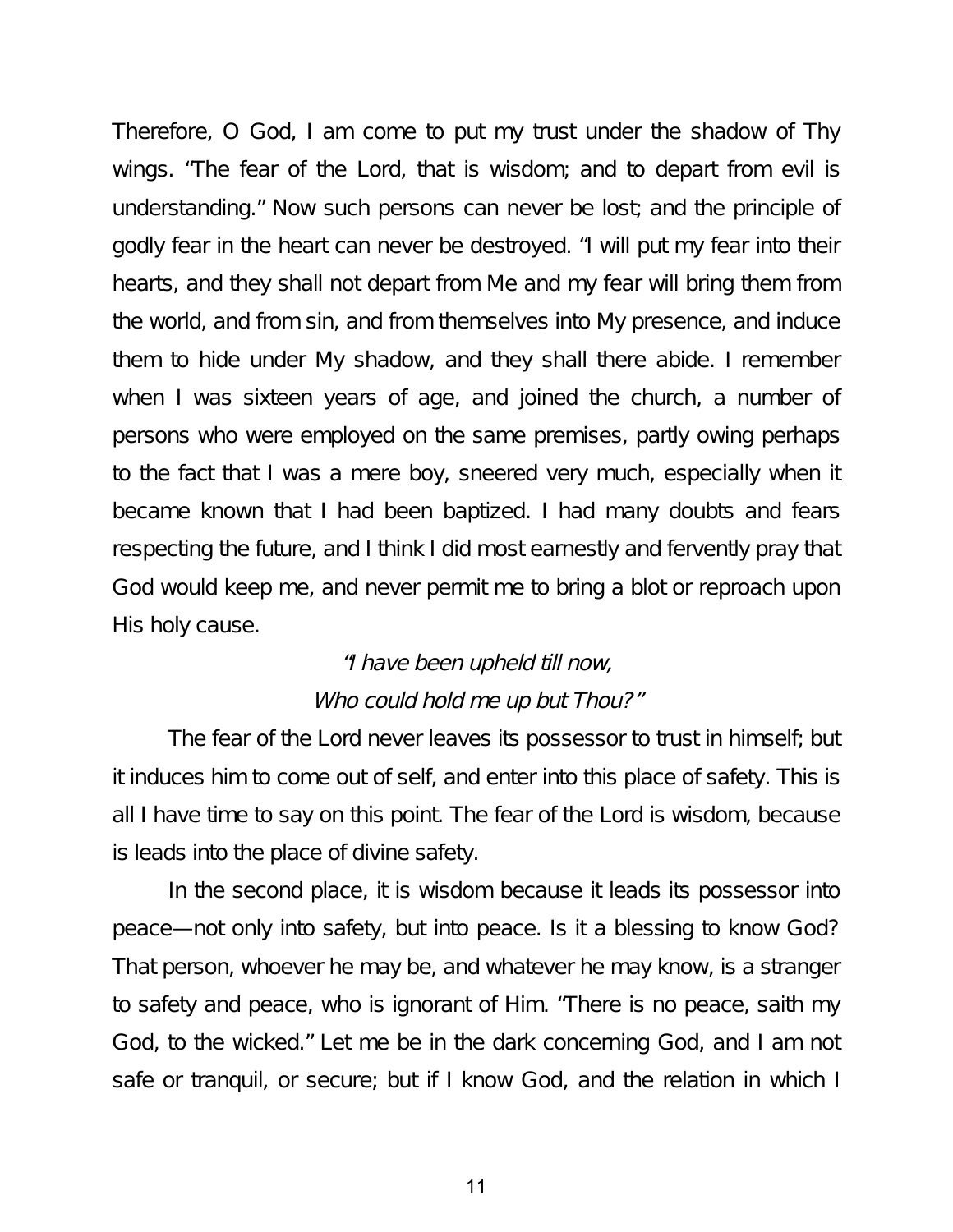stand to Him—"Ah that is it, Sir!" Yes, I know: but let us go on gradually; if I know Him, and the relation in which I stand to Him, and that the great God of heaven is my God, my Father, and my Friend, then I am wise unto salvation; and possessing such a knowledge I have a good hope within, and a peace, such as the world can neither give nor take away. The fear of God in operation, and pervading the whole mind destroys all tormenting fear. At times we have many fears which are not godly, but this fear in vigorous operation overcomes them all. The fear of man brings a snare, but the fear of God never does. I venture to say there is no one in the house of God who better understands this than the preacher. I have been sorely tried by the fear of man hundreds of times, and well do I know that it is a snare ; but if the fear of God prevails in my mind, and holds all my faculties and powers, then I do not mind who may be present to listen to me; places, persons, circumstances and scenes, all fade into comparative insignificance before the fear and love of God. In this respect, therefore, the fear of God is wisdom. Then there is the future; and one says, "I have a large family and small means, and I am deeply tried about the future." May the Lord increase this grace in your heart, and in mine too. I am not one to flog you because you disturb yourselves as to the future. Many do so sometimes. May the Lord give us more grace, and increase His own fear in our hearts; for so shall we be enabled to leave the future where it is, even in His hands, and have no carking care whatever about it. The fear of the Lord brings its possessor to rest in God as to the morrow, and He that rests in God is wise. Then there is the fear of death, for, in some respects, it is an enemy. Perhaps it is not sinful to shrink from death, for God has created the love of life in us, or implanted that sentiment in our very nature, and,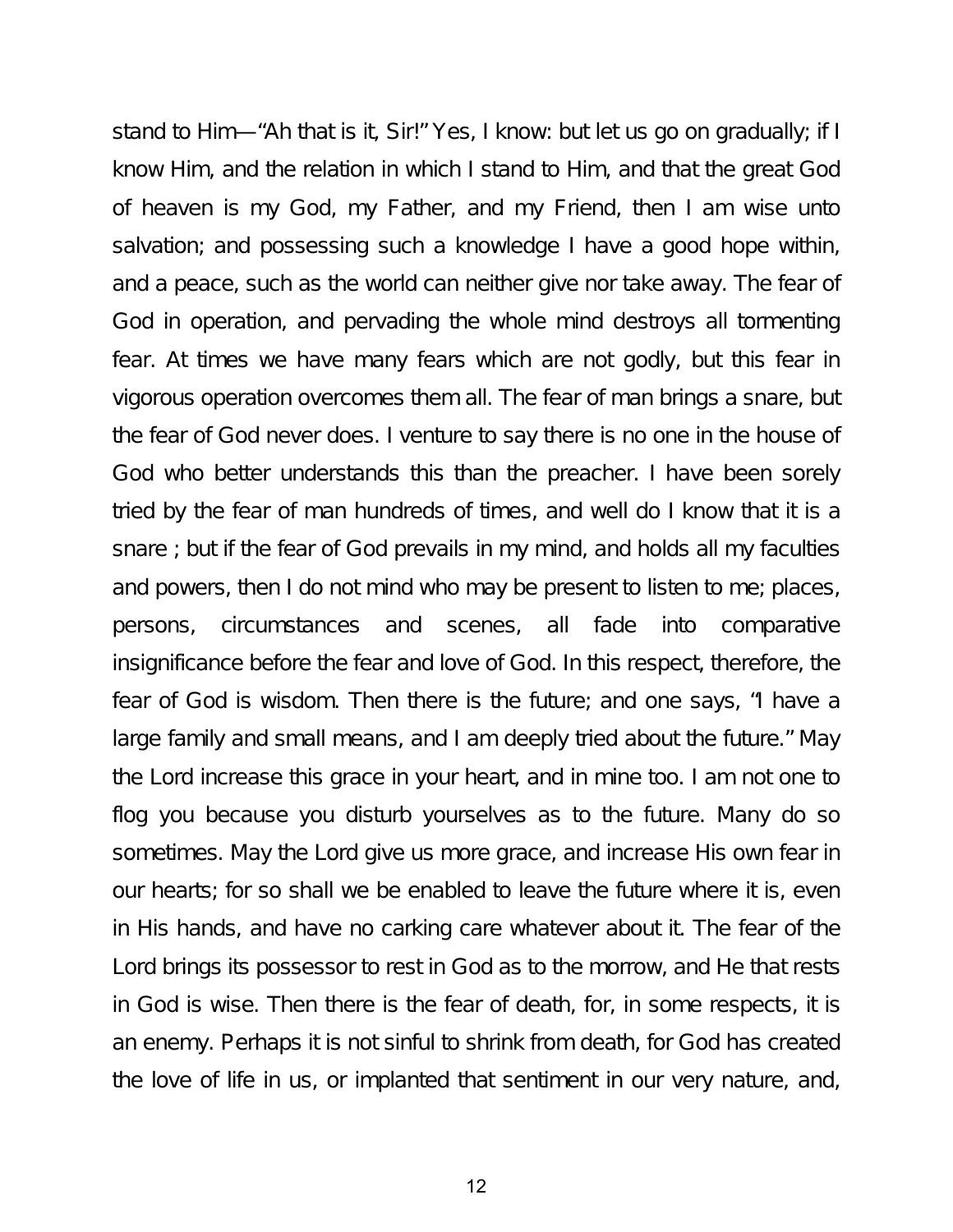therefore, its existence cannot be wrong. "But Sir, there is something that triumphs over death." Just so, but there is only one thing that can enable us to do this, and that is the fear of God. Let me know that my sins are pardoned, that my soul is one with Jesus, that I am in Him ; let me read my title clear to mansions in the skies, and let me be filled with a sense of the greatness of God's love to my soul, and I am not afraid to die; the fear of death is then carried away, and I have confidence in relation to death and to eternity. Yes, this fear is wisdom, because it destroys all other fears in its possessors' hearts.

Now from this it appears that the fear of God is quite consistent with courage. We fear God without being afraid of Him, and those who have had most of this fear in their hearts have been the most courageous characters. " So did not I," and Nehemiah is referring to a certain course of conduct which had been taken by Jews, and speaking of himself, he says,—"So did not I, because of the fear of the Lord." I also should have done as they did, but for the fear of God." What was it that kept Joseph? "How can I do this great wickedness, and sin against God." Was it not the part of wisdom in Joseph to act as he did? And it was godly fear that shaped his conduct on that occasion. To depart from evil, that is understanding. But there are degrees of godly fear, and I have often thought of Obadiah. Mysterious are the operations of Divine Providence, and the reign of grace. Obadiah was governor of Ahab's house. Perhaps a worse man than Ahab, or a better man than Obadiah never lived; for of Obadiah, it is said that he feared the Lord greatly. I wonder why Ahab had such a man in his house, and why he so exalted him as to make him governor of his household. The wicked sometimes see something in the just that is commendable, and this may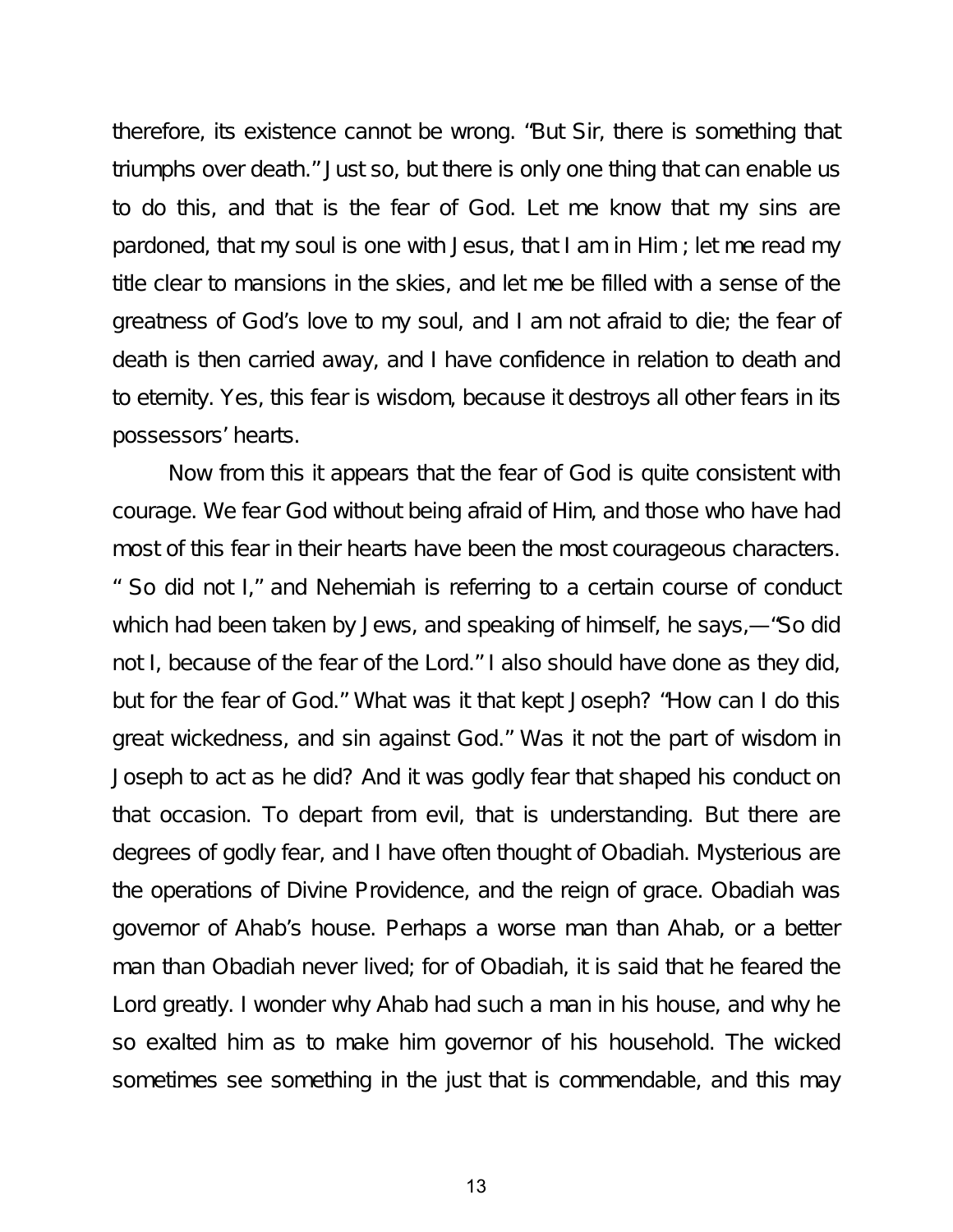have led Ahab to confide and trust in him. Obadiah feared the Lord greatly, and that fear induced him to conduct himself wisely in that wicked court. And then it is said again in Nehemiah, concerning Hananiah, ruler of the palace, that he "feared the Lord above many." Thus we have Joseph fearing the Lord, and fleeing from evil, and Nehemiah, stern, and courageous, and bold, saying, " So did not I, because of the fear of the Lord; and I shook my lap, and said, So God shake out every man from His house and Obadiah, who feared the Lord greatly, and Hananiah, who feared the Lord above many. To fear the Lord that is wisdom and to depart from evil is understanding. Dear friends, there is peace here, because godly fear leads the soul to rest where God Himself rests and is pleased. To rest where God's perfections are all in harmony, where all is tranquility, even in the atonement of Jesus Christ. Godly fear brings its possessor to the atonement, there God is found, and He and sinners are sweetly reconciled. Thus the fear of the Lord, said God to man, that s wisdom, and to depart from evil is understanding.

My time is gone, or I had some other points to mention; for instance, I intended to look at the subject in connection with the circumstances of our life, and with the world, and with the future. It is a good thing to be well prepared for the future; and he who well provides and prepares for it (and I speak of natural things now), is sometimes said to be a wise man. Well, you may apply this to the things of God. Lay up for yourselves a good foundation against the time to come. The future with regard to all its circumstances,—are you prepared for that? Yes, I fear God, and He will provide. I am satisfied, and I leave myself, and my affairs in His hands. He has provided, and He will provide. Then there is death. "Prepare to meet

14